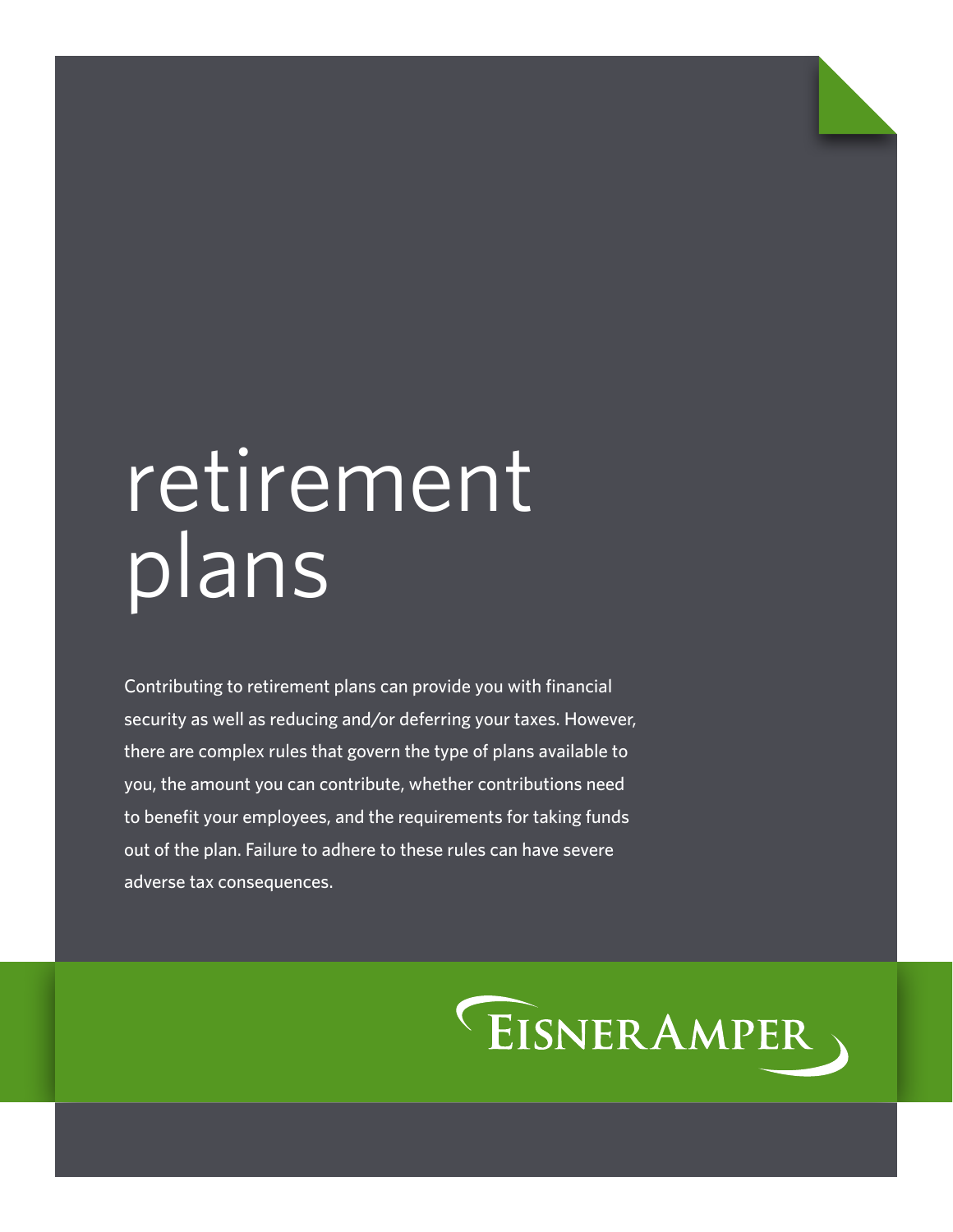# RETIREMENT PLAN BENEFITS

Retirement plans (other than Roth IRAs and plans offering Roth 401(k) plans) offer these tax saving advantages:

- Your contributions grow tax-deferred until withdrawn.
- Your contributions are tax deductible, thereby reducing your current year's taxes.

Roth IRAs and Roth 401(k) plans offer different tax savings opportunities by providing for tax-free growth and withdrawals in the future, but there is no current-year tax deduction for your contributions.



# **Retirement plans available to self-employed individuals include:**

- Simplified Employee Pension (SEP) Plans
- SIMPLE IRA or SIMPLE 401(k) Plans
- Defined Contribution Plans including 401(k) Plans
- Defined Benefit Plans

## **Employer-sponsored salary deferral plans available to employees include:**

- $-401(k)$  Plans
- 403(b) Plans for Employees of Public Schools or Tax-Exempt Educational, Charitable and Religious Organizations
- 457(b) Plans for Employees of Government Organizations
- SIMPLE Plans for Companies with 100 or Fewer Employees

## **Individual Retirement Accounts (IRAs) available to all individuals, subject to income limitations:**

- Roth
- Traditional
- Education

# AVAILABLE RETIREMENT PLANS

There are many different types of retirement plans available with different contribution and distribution rules. The specific plan(s) you can contribute to depends on a variety of factors, including your income, whether you are an employee or self-employed, and whether or not you contribute to or participate in other retirement plans.

Self-employed individuals have more flexibility to choose plans to maximize contributions. Employees are more limited since they will have to make contributions based on the type of plan their employer offers, but may gain the advantage of having their employer match some or all of their contributions. Employees may also be eligible to make contributions to other plans in addition to the ones offered by their employer, if they have earned income from a self-employment activity (such as consulting or directors' fees). Employees or self-employed individuals and their spouses may also be eligible to contribute to a traditional or Roth IRA.

Chart 8 shows the different types of retirement plans that you may be eligible to participate in. Chart 9 shows the maximum annual contributions that you can make for 2015 and 2016.

## **Special Note — IRS Uniform Policy Regarding Same-Sex Spouses — Impact on Retirement Plans**

On June 26, 2015 the U.S. Supreme Court ruled in *Obergefell v. Hodges* that states cannot ban same-sex marriages in the U.S. On October 21, 2015, the IRS released proposed regulations under IRC section 7701.

The proposed regulations clarify and strengthen the guidance the IRS provided under Revenue Ruling 2013-17. As a result of the decisions in *Windsor and Obergefell,* the IRS has determined that for federal tax purposes marriages of same-sex couples should be treated the same as marriages of opposite-sex couples. The proposed regulations would amend the terms 'husband,' 'wife,' and 'spouse' under IRC section 7701 to be interpreted in a neutral manner meaning an individual lawfully married to another individual and 'husband and wife' mean two individuals lawfully married to each other. These definitions apply regardless of the individual's sex.

Similar to Revenue Ruling 2013-7, the proposed regulations provide that the marriage of two individuals will be recognized for federal tax purposes, which includes qualified retirement plans, SEPs, SIMPLEs, and IRAs, if their marriage is recognized by any state, possession, or territory of the U.S. A marriage performed in a foreign jurisdiction will be recognized for federal tax purposes if it is recognized by at least one state, possession or territory of the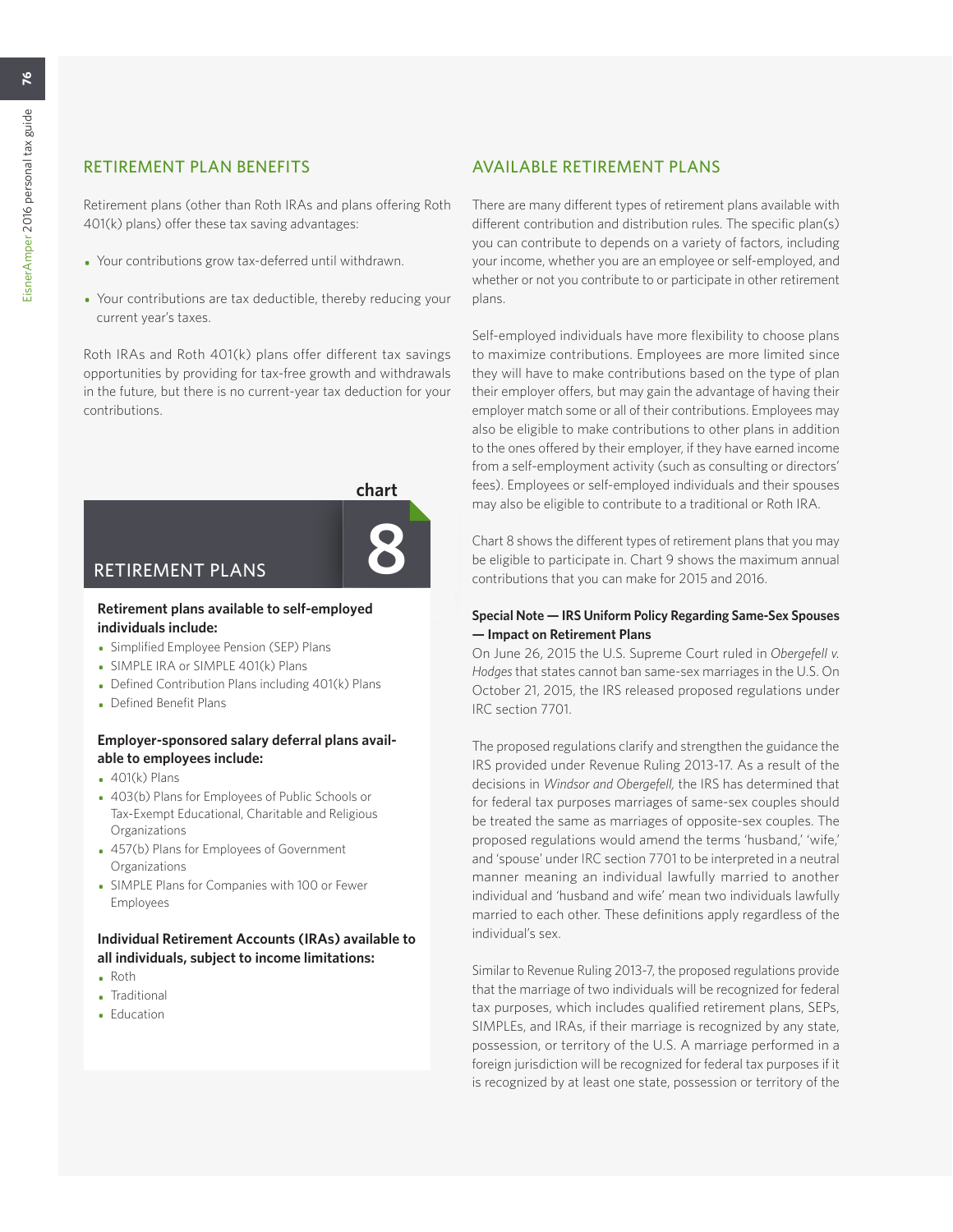U.S. The proposed regulations do not treat registered domestic partnerships, civil unions, or similar arrangements not considered marriages under state law as a marriage for federal tax purposes.

## SIMPLIFIED EMPLOYEE PENSION PLAN

A SEP plan allows you, in your capacity as employer, to make contributions to your own IRA and to eligible employees' IRAs. If you do not have employees, the plan is a single participant plan for your benefit. If you have eligible employees, you must also make contributions on their behalf. The maximum allowable annual contribution to a SEP is \$53,000 for 2015 and 2016. However, the contribution on behalf of a self-employed individual cannot exceed 25% of his or her eligible compensation (net of the deduction for the contribution). The contribution limit for common law employees covered by a SEP is the lesser of 100% of their eligible compensation or \$53,000 for 2015 and 2016.

There are several advantages of a SEP compared to a qualified defined contribution plan (e.g., a profit-sharing plan). Unlike a defined contribution plan, which must be established by December 31, a SEP plan can be set up any time prior to the due date of the tax return for the current year of the sponsoring entity (including extensions as late as October 15) and you can still deduct contributions on your prior year's tax return, even though made in the next year. Another advantage is that SEPs do not require the same documentation as defined contribution plans, nor is Form 5500 required to be filed annually.

## QUALIFIED DEFINED CONTRIBUTION AND BENEFIT PLANS

A qualified defined contribution plan can be a profit-sharing plan, a money purchase pension plan, or a target benefit pension plan.

The maximum contribution to a defined contribution plan for each employee is the lesser of \$53,000 in 2015 and 2016 or 100% of his or her compensation. For self-employed individuals, the maximum contribution will generally be limited in the same manner as for SEPs unless 401(k) provisions are included in the plan.



**9**

**Maximum Annual Contribution**

# RETIREMENT PLAN MAXIMUM ANNUAL CONTRIBUTION LIMITS

|                                                                                                                                                 |                         | Maximum Annual Contribution |
|-------------------------------------------------------------------------------------------------------------------------------------------------|-------------------------|-----------------------------|
| <b>Type of Plan</b>                                                                                                                             | 2015                    | 2016                        |
| 401(k), 403(b), salary deferrals                                                                                                                | \$18,000                | \$18,000                    |
| Defined-contribution plan including salary deferral amounts above                                                                               | 53,000                  | 53,000                      |
| Defined-benefit plan*                                                                                                                           | 210,000                 | 210,000                     |
| <b>Traditional and Roth IRAs</b>                                                                                                                | 5,500                   | 5,500                       |
| <b>SEP Plans</b>                                                                                                                                | 53,000                  | 53,000                      |
| 457(b) salary deferrals to state and local government and tax-exempt organization plans                                                         | 18,000                  | 18,000                      |
| SIMPLE plans (Savings incentive match plan for employees)                                                                                       | 12,500                  | 12,500                      |
| Catch-up contributions for individuals age 50 or older<br>$\bullet$ 401(k), 403(b) and 457(b) plans<br>• Traditional and Roth IRAs<br>• SIMPLEs | 6,000<br>1,000<br>3,000 | 6,000<br>1,000<br>3,000     |

 *\* This is the maximum annual benefit that can be provided for by the plan, based on actuarial computations.*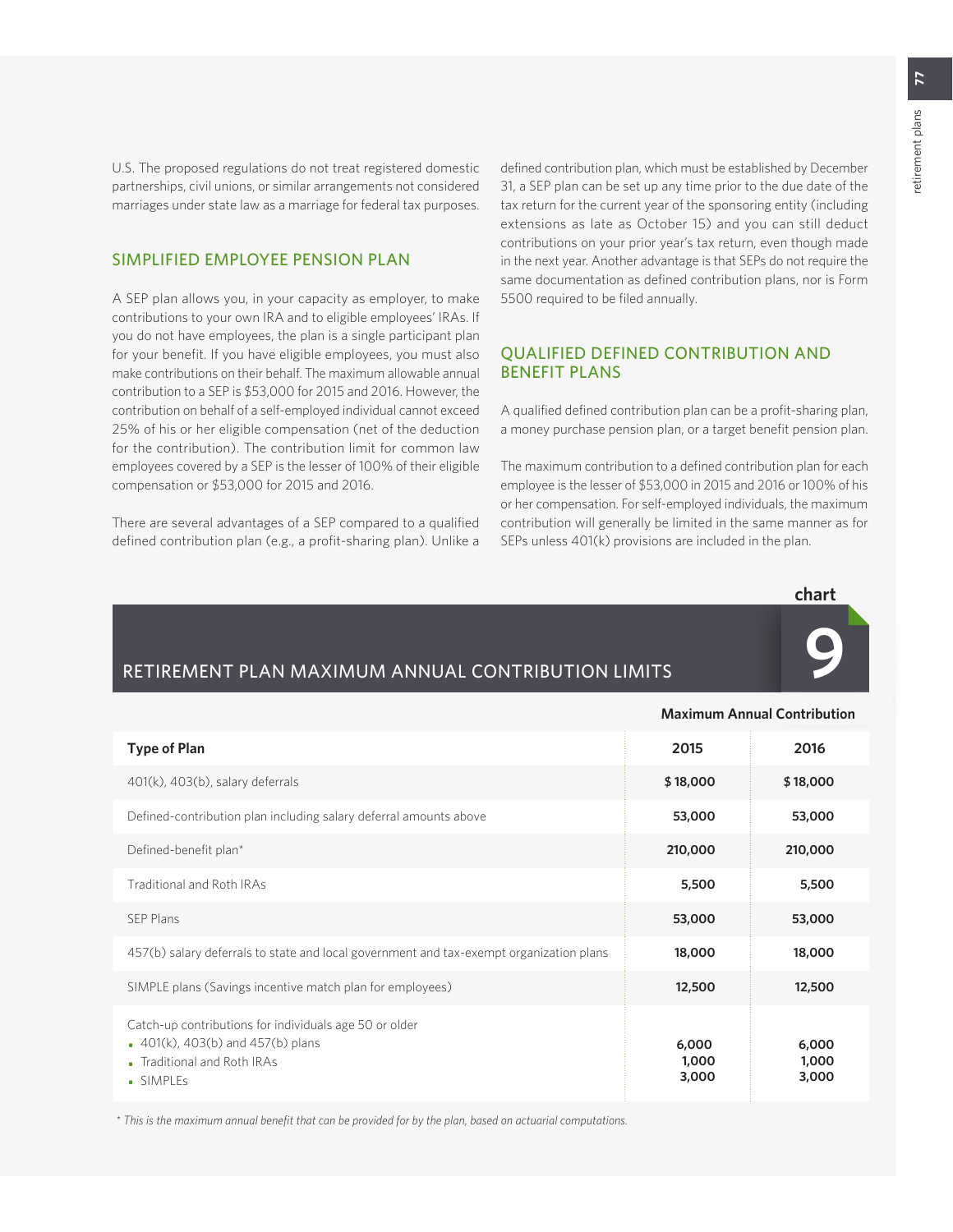$\overline{28}$ 

A qualified defined benefit plan sets a future annual pension benefit and then actuarially calculates the contributions needed to attain that benefit. Because the plan is actuarially driven, the annual contribution may exceed those allowable for other types of plans, and is based on the employee's age, average annual income and annual desired benefit (limited to the maximum allowable annual benefit). The maximum allowable annual benefit is the lesser of \$210,000 in 2015 and 2016 or 100% of earned income.

Whether you choose a defined contribution or a defined benefit plan, your plan must be in place by December 31 of the year for which you want to make tax deductible contributions to the plan. As long as the plan is in existence on that date, you can make tax deductible plan contributions to a defined contribution plan as late as the due date of that year's income tax return, including extensions (as late as October 15, or September 15 for sole proprietors, partnerships, LLCs or corporations). For calendar yeardefined benefit plans, contributions must be made by September 15, regardless of an extension to file until October 15.

#### **In-Plan Roth conversions**

The Small Business Jobs Tax Relief Act of 2010 included two retirement plan provisions. The first provides a special Roth conversion opportunity that a plan sponsor may (but is not required to) offer to plan participants under its 401(k) or 403(b) plan. The second provision allows governmental 457(b) plans to offer a Roth feature and the Roth conversion feature.

Employees can elect under certain conditions to convert some or all of certain amounts that were contributed to a plan on a pre-tax basis into a Roth after-tax account inside of the plan. This is known as an "in-plan" Roth conversion. Both 401(k) plans and 403(b) plans may permit such a conversion, but the plan documents must provide for the in-plan conversion.

ATRA further expanded this provision by lifting conditions which essentially allow an in-plan conversion for all plan participants.

There is no recharacterization option for an in-plan Roth conversion, so once a conversion is made it is irrevocable.

#### **Application to plans and participants**

Any current or former plan participant who has an account balance in the plan and who is eligible to receive an eligible rollover distribution ("ERD") can make the Roth conversion election. The election is available to surviving spouses, but not non-spouse beneficiaries. There is no income limit or filing status restriction for this election. The conversion may be applied to any type of vested contributions (and earnings thereon) that are currently distributable and would be treated as an ERD. Contribution types that would be eligible for conversion are: pre-tax 401(k), 403(b), and 457(b) deferrals, matching contributions, and profit sharing

#### **chart**

# **UNIFORM LIFE TABLE**



If you are either unmarried, or married, but your spouse is either not the sole beneficiary or is not more than 10 years younger than yourself, you can compute your required minimum distribution by using this table. Assuming you are 73 years old and your qualified retirement plans, in the aggregate, were valued at \$2,000,000 at the end of 2015, you would be required to take a minimum distribution of \$80,972 in 2016 (\$2,000,000 divided by a distribution period of 24.7).

| Age | <b>Distribution</b><br>Period | Age | <b>Distribution</b><br>Period |
|-----|-------------------------------|-----|-------------------------------|
| 70  | 27.4                          | 85  | 14.8                          |
| 71  | 26.5                          | 86  | 14.1                          |
| 72  | 25.6                          | 87  | 13.4                          |
| 73  | 24.7                          | 88  | 12.7                          |
| 74  | 23.8                          | 89  | 12.0                          |
| 75  | 22.9                          | 90  | 11.4                          |
| 76  | 22.0                          | 91  | 10.8                          |
| 77  | 21.2                          | 92  | 10.2                          |
| 78  | 20.3                          | 93  | 9.6                           |
| 79  | 19.5                          | 94  | 9.1                           |
| 80  | 18.7                          | 95  | 8.6                           |
| 81  | 17.9                          | 96  | 8.1                           |
| 82  | 17.1                          | 97  | 7.6                           |
| 83  | 16.3                          | 98  | 7.1                           |
| 84  | 15.5                          | 99  | 6.7                           |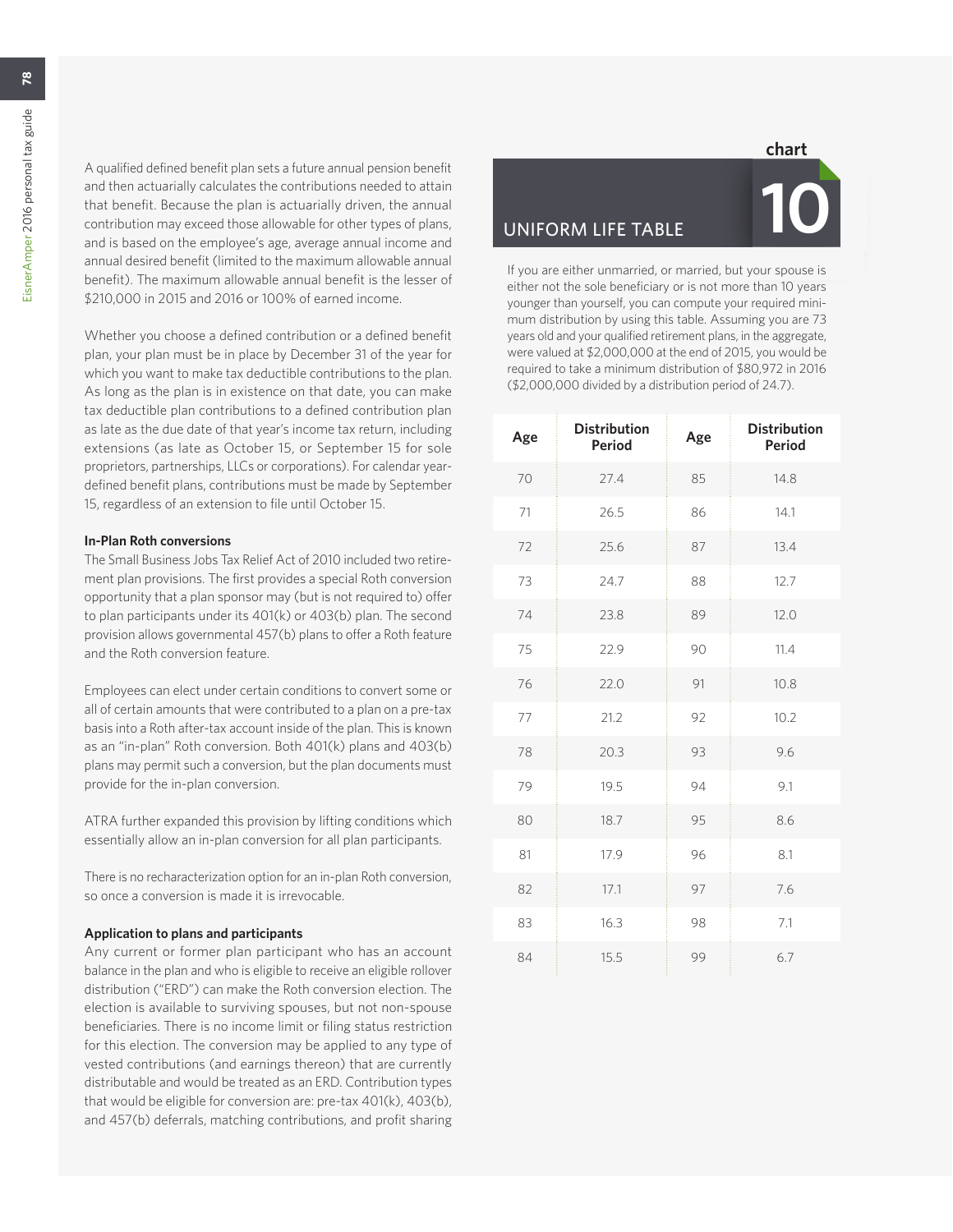contributions. In addition, certain after-tax contributions may be rolled over to an in-plan Roth account.

## SALARY DEFERRAL PLANS (401(K), 403(B) AND 457(B) PLANS)

A 401(k) plan is a profit sharing plan that allows participants to elect to have a portion of their compensation contributed to the plan. The maximum employee elective contribution that can be made for 2015 and 2016 is \$18,000 (\$24,000 for taxpayers age 50 and over). This annual limit applies to your total contributions even if you have more than one employer or salary deferral plan.

Similar provisions apply for 403(b) and 457(b) plans.

## SIMPLE PLANS

An employer that had no more than 100 employees who earned \$5,000 or more of compensation in the preceding year, can establish a SIMPLE plan as long as the employer doesn't maintain any other employer-sponsored retirement plan. A SIMPLE plan can take the form of an IRA or a 401(k) plan. Both plans allow employees to contribute up to \$12,500 for 2015 and 2016 (\$15,500 for taxpayers age 50 and over) with the employer generally required to match employee contributions at a maximum of 3% of the employee's compensation. For a SIMPLE IRA, the employer may choose to reduce the matching contribution to less than 3% but no less than 1% in 2 out of every 5 years.

**Caveat:** *The benefit of a SIMPLE plan is that it is not subject to nondiscrimination and other qualification rules, including the top-heavy rules, which are generally applicable to qualified plans. The downside is that you cannot contribute to any other employer-sponsored retirement plan and the elective contribution limit is lower than for other types of plans. For the employee, the mandatory employer matching requirement can be attractive, though limited. For the employer, the contributions are not discretionary.*

**New for 2016:** PATH allows a taxpayer to roll over amounts from an employer-sponsored retirement plan (e.g., a 401(k) plan) to a SIMPLE plan, provided that the plan has existed for at least 2 years.

## INDIVIDUAL RETIREMENT ACCOUNTS (IRAs)

Reminder: Beginning in 2015, you can make only one rollover from an IRA to another (or the same) IRA in any 12-month period, regardless of the number of IRAs you own. The one-rollover-peryear limitation is applied by aggregating all of an individual's IRAs, including SEP and SIMPLE IRAs, as well as traditional and Roth IRAs, effectively treating them as one IRA for purposes of the limit. Please note that the following rollovers are exempted from this rule:

- Trustee-to-trustee transfers between IRAs are not limited because you do not receive a physical check from the originating IRA to deposit to the new IRA. Therefore, the transfer is not considered a rollover by the IRS. The assets and/or cash are electronically transferred from the old IRA trustee to the new IRA trustee.
- Rollovers from traditional to Roth IRAs ("conversions") are not limited (because they generate tax revenue).

**Example:** *If you have three traditional IRAs, (IRA-1, IRA-2 and IRA-3), and you took a distribution from IRA-1 on January 1, 2016 (received a check) and rolled it over into IRA-2 the same day (must be within 60 days), you could not roll over any other 2016 IRA distribution unless the rollover meets one of the above exceptions or the transition rule discussed below.*

The 2 most common types of IRAs are Roth IRAs and traditional IRAs. While there are significant differences between these IRAs, there are also common rules that apply to both of them. You can contribute up to \$5,500 for 2015 and 2016 (\$6,500 if at least age 50) to either IRA account, or both combined. To be deductible as a contribution for a traditional IRA (Roth contributions are not tax deductible) in the current year, you must make the contribution on or before April 15 of the following year. An extension to file your tax return does not extend this date. To be eligible to contribute to either IRA, you must have earned income equal to or greater than the IRA contribution amount. Taxable alimony is considered earned income for IRA purposes.

## TRADITIONAL IRA: CURRENT TAX DEDUCTION

A traditional IRA allows a current tax deduction for your contributions and the earnings grow tax-deferred. The contributions lower your current year's taxes, but future distributions will be fully taxable as ordinary income, subject to ordinary income tax rates at the time of distribution. Also, once you reach age  $70\frac{1}{2}$ , you can no longer make contributions in that year or future years. You can only make tax deductible contributions to a traditional IRA if you (or your spouse, if married) do not actively participate in an employer-sponsored retirement plan for any part of the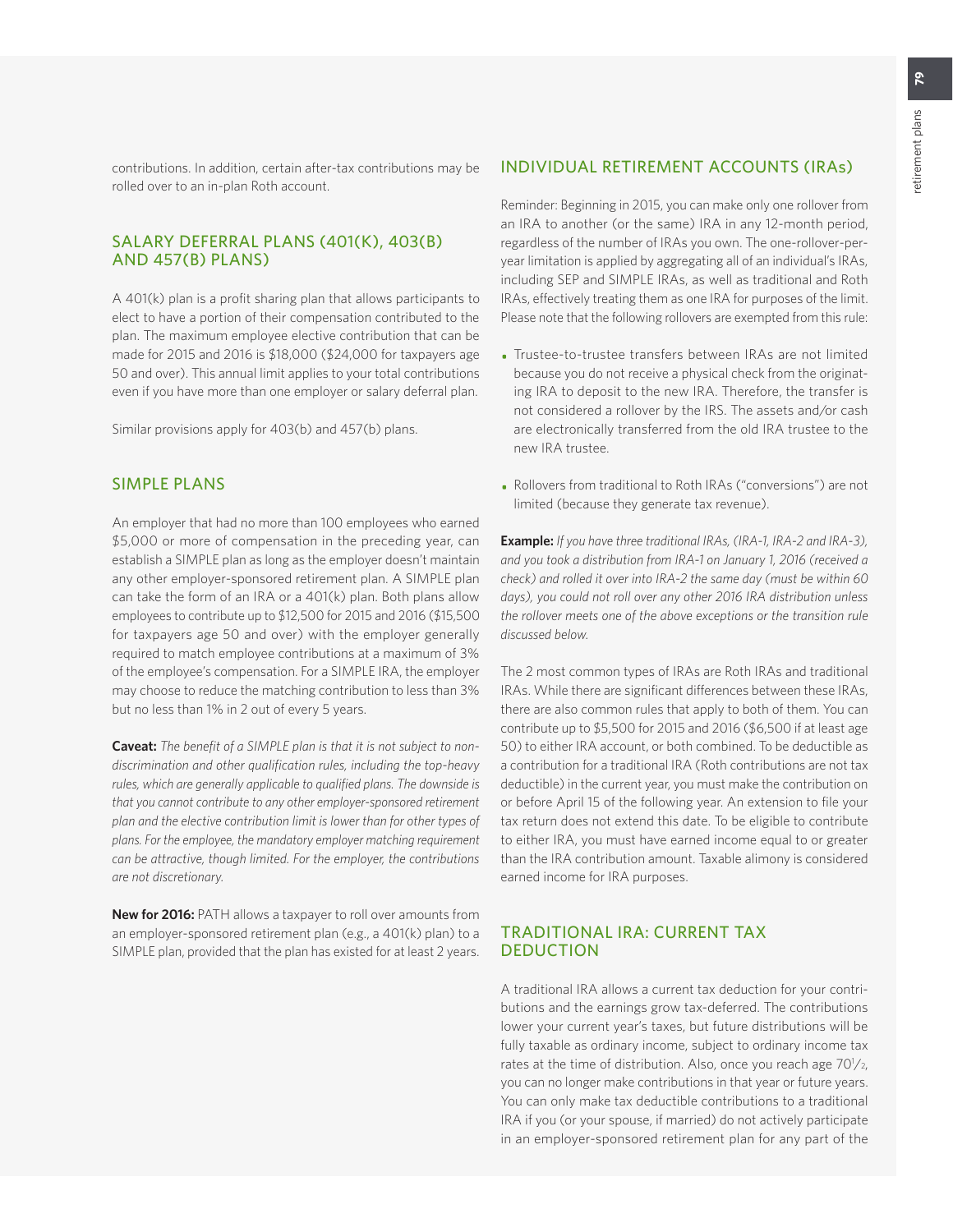year. However, you can still make contributions to an employersponsored plan and deduct your own IRA contributions if you meet one of these exceptions:

- You are single and your MAGI does not exceed \$61,000 in 2015 and 2016. A partially deductible IRA contribution is allowed until your MAGI reaches \$71,000 in 2015 and 2016.
- You are married, but only one of you actively participates in an employer-sponsored plan and your combined MAGI doesn't exceed \$183,000 in 2015 (\$184,000 in 2016). Only the nonactive participant can make a deductible IRA contribution. A partially deductible contribution can be made until the combined MAGI reaches \$193,000 in 2015 (\$194,000 in 2016).
- Both you and your spouse (if filing jointly) participate in employer-sponsored plans, but your combined MAGI does not exceed \$98,000 in 2015 and in 2016. You can make a partially deductible IRA contribution until your MAGI reaches \$118,000 in 2015 and in 2016.
- You can always make a nondeductible contribution irrespective of the income limitations or participation in an employer-sponsored plan up until the year you attain age 701/2.

## ROTH IRA: NO TAXES ON DISTRIBUTIONS

A Roth IRA differs from a traditional IRA primarily because your contributions are made on an after-tax basis, but your withdrawals are generally tax free. A Roth IRA offers these advantages over a traditional IRA:

- You never pay any income tax on the earnings if you take only qualified distributions. To qualify as a tax-free distribution, the Roth IRA must have been opened more than 5 years ago and the distribution must be made after age 59<sup>1</sup>/2 (with a few exceptions).
- Distributions before reaching age 59<sup>1</sup>/2 (and other nonqualified distributions) are first treated as a nontaxable return of your contributions. To the extent these distributions do not exceed your contributions, they are not taxed. This gives you more flexibility to withdraw funds to cover financial emergencies. However, amounts that exceed your accumulated contributions are subject to regular income tax, plus an additional 10% penalty as nonqualified distributions.
- Original account owners and their spouses who are designated beneficiaries are not required to take distributions beginning at age  $70^{1}/2 -$  or ever.
- Your contributions can continue to be made to the plan after you reach age 70<sup>1</sup>/<sub>2</sub>, as long as you have sufficient earned income and/or alimony.
- Contributions to a Roth IRA can be made even if your MAGI is too high for a traditional IRA or you are covered by an employer-sponsored plan. The AGI limits for making Roth IRA contributions are \$183,000 in 2015 (\$184,000 in 2016) if you are married filing jointly, or \$116,000 in 2015 (\$117,000 in 2016) if you are single or head of household (with partial contributions permitted until your AGI reaches \$193,000 in 2015 (\$194,000 in 2016), if married filing jointly and \$131,000 in 2015 (\$132,000 in 2016) if single or head of household).

If you already have a traditional IRA in place, you may want to consider rolling part or all of the balance into a Roth IRA. The advantage of this rollover is that you convert tax-deferred future growth into tax-free growth. The disadvantage is that the amount of the rollover from the traditional IRA is taxable, as if you received the distribution. Before you roll over anything, evaluate the potential benefit of the tax-free growth compared to the lost earnings on the tax you pay because of the rollover.

- **• Who should make a conversion to a Roth IRA?** Those individuals who have many years to go before retirement and who should be able to recover the tax dollars lost on the conversion may benefit from a conversion. Others who may benefit are those who anticipate being in a higher tax bracket in the future and those able to pay the tax on the conversion from non-retirement account assets.
- **• What are some planning ideas for high-income taxpayers?** High-income individuals can make nondeductible contributions to a traditional IRA this year and in future years so that the amounts can be converted to Roth IRAs. However, to the extent an individual also has a traditional IRA funded with pre-tax contributions, the conversion is deemed to be made pro rata from each IRA.

High income individuals whose spouses are much younger and who do not anticipate the need to take distributions should consider a conversion to a Roth since the spouse may take the Roth IRA as her own and distributions will not be required until the second spouse passes.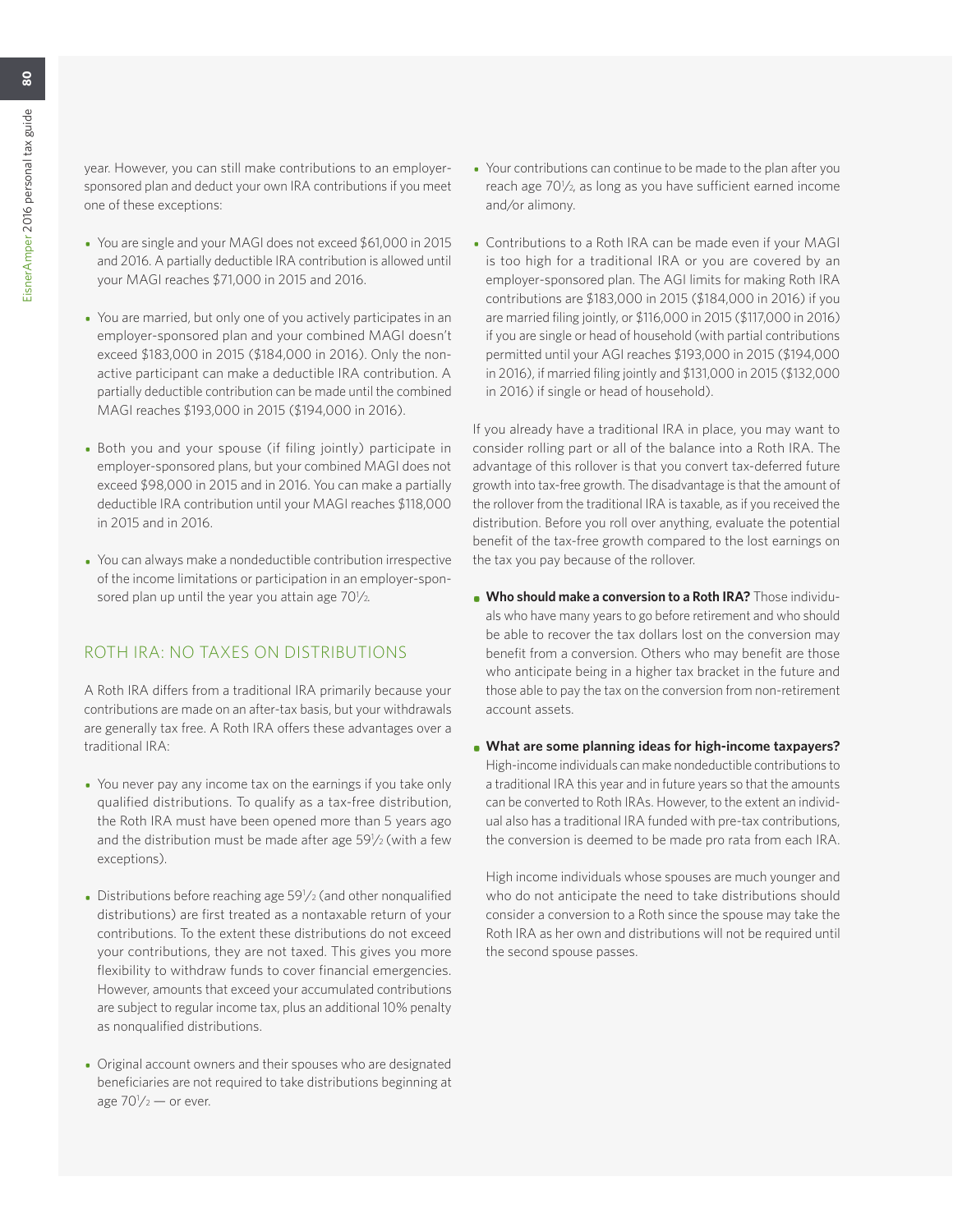## REQUIRED MINIMUM DISTRIBUTION ("RMD") RULES

You must generally start taking RMDs from your qualified retirement plan or traditional IRA by April 1 of the year following the year in which you reach age 70<sup>1</sup>/2. For each year thereafter, the RMD amount must be taken by December 31 of that year. If you are a participant in a qualified retirement plan of your current employer, you should refer to the plan document or consult with your employer regarding when you must begin receiving RMDs from the plan as some plans do not require you to take RMDs until you terminate your employment even if you have already reached age 70<sup>1</sup>/<sub>2</sub> before leaving your employer. For example, if you own 5% or less of the employer and are still employed by the employer at 70<sup>1</sup>/<sub>2</sub>, the plan document may allow you to defer taking distributions from the plan until you actually retire. This exception does not apply to SEPs or SIMPLE IRAs.

**Note:** *If you turned or will turn 701 /2 during the year, you can either take a distribution in that year or defer the distribution until the following year. If you elect to defer, you must take 2 distributions the following year (the first by April 1 and the second by December 31).*

Generally, if you fail to take an RMD from your qualified retirement plan or traditional IRA after you reach 701/2, you are subject to a 50% penalty on the shortfall. If you are subject to the penalty, you do not have to take a catch-up distribution since the penalty effectively covers the income tax that you would have had to pay on the distribution, as well as a penalty. The RMD is computed by taking the aggregate value of all your qualified retirement plans at December 31 of the prior year and dividing that sum by a distribution period determined by the IRS. There are two tables for determining the distribution period. One is called the Uniform Lifetime Table and is used by unmarried individuals, or a married individual if the individual's spouse is either not the sole beneficiary or is not more than 10 years younger than the individual. The other table is the Joint Life and Last Survivor Expectancy Table and is used when the spouse is the sole beneficiary and is more than ten years younger than the individual. The Uniform Lifetime Table, the more commonly used table, is reproduced in Chart 10 with an example of how to compute your RMD.

## AVOID EARLY WITHDRAWAL PENALTIES

Generally, withdrawals from employer-sponsored qualified plans and IRA accounts are taxed at your ordinary income tax rate. If taken before reaching age 59<sup>1</sup>/2, you are also subject to a 10% early withdrawal penalty unless you meet one of the following exceptions:

• You take distributions because of job separation (such as early retirement) and you are at least 55 years old at the time you terminate your employment with the employer. These distributions must be made as part of a series of substantially equal periodic payments (made at least annually) for the individual's life (or life expectancy) or the joint lives (or joint life expectancies) of the individual and the designated beneficiary(ies). If early distributions are from an employee plan, payments must begin after separation of service.

**Note:** *This exception does not apply to IRA accounts.* 

- You receive distributions under a qualified domestic relations order (pertaining to a court-ordered separation or divorce).
- You have a qualifying disability.
- You are the beneficiary on the account of a deceased participant.
- You use distributions for medical expenses, limited to the amount not otherwise deductible.
- You take distributions in the form of substantially equal periodic or annuity payments for a period of at least 5 years and the last payment is received in a year after you reach age 59 $\frac{1}{2}$ .
- You use the distribution to make a first-time home purchase (limited to \$10,000).
- You use the distribution to pay for qualified higher education expenses for you, your spouse, your children or your grandchildren.

## DISTRIBUTIONS BETWEEN AGE 591/2 AND 70<sup>1</sup>/<sub>2</sub>

Even though you are not required to take distributions between the ages of  $59\frac{1}{2}$  and  $70\frac{1}{2}$ , you may need to take them to meet expenses or you may want to take them if your tax bracket is low. Though you are not subject to the early withdrawal penalties, the distributions are taxable in the year withdrawn. If you take distributions to take advantage of a low tax bracket, make sure you compare the benefit of the reduced rate against the loss of the taxdeferred growth had the funds been left in the retirement account.

## LUMP-SUM (OR OTHER ELIGIBLE) DISTRIBUTIONS

Amounts distributed from a qualified retirement plan can be rolled over tax-free into an IRA or another qualified plan as long as the